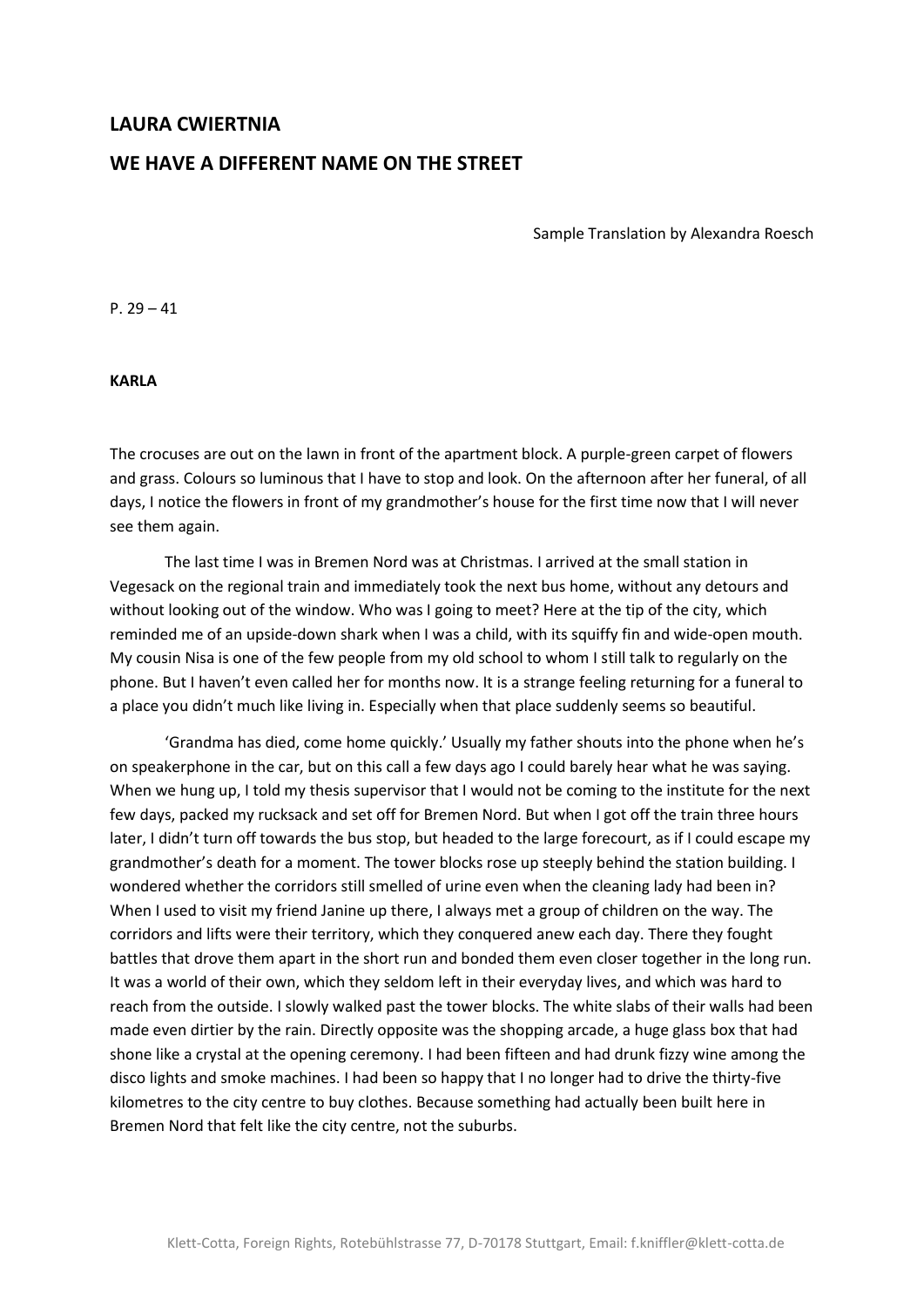Today all you could see through the glass were the empty shop windows. The few shops that still remained in the arcade looked like the last survivors of a natural disaster. I continued to walk across the cobblestones to the harbour, and my gaze lingered on the Weser as it flowed along, always the same green, indifferent to what had been built around it in recent years.

Not much had changed. Not far from the station was the pub where my father sometimes used to take me. He had taught me backgammon in the cushioned corner seat. I could see the navyblue upholstery through the window. The same decorations hung on the wall as they did back then an anchor, a small sailing ship in a bottle. A man in a polo shirt sat on a stool at the bar, alongside another man in builder's overalls. A few seats further on, two young women with a beer in their hands. 'Of course, we'll all go there,' my father had said one day and shrugged his shoulders. Because there was no choice, and that ties you to the place. I finally stopped in the pedestrian zone, in front of the Italian ice cream parlour. The server was piling the scoops into the cone with the same precision as back then. I had forgotten his name, but when he saw me he waved to me like an old acquaintance. Why do things from childhood taste best even decades later? The taste buds, a storehouse of good memories.

I walked towards the small circular stone wall that surrounds a maple tree on the main road. The older boys from my school used to skateboard over the edges after the half-pipe at the harbour was taken down. Today a mother and child were sitting on the wall. I sat down with them for a moment. The circus suddenly seemed so small, like almost everything in Bremen Nord. A district that had shrunk, was almost cosy; no longer threatening, anyway. And when I got on the bus a little later, I had the feeling I was looking at my home town in a completely different way. As if the deprived area were not the centre of life here, but merely a silhouette on the horizon.

'Have you forgotten where your grandmother lives?' Aunt Yeva pulls me by my arm away from the flowering lawn. Her voice carries a reproachful undertone that is not meant entirely seriously but has become more noticeable since I rarely come to the area any more. I used to come here every weekend as a child. My grandmother would already be waiting for us behind the curtains, only to call out a questioning 'Yes?' into the intercom a moment later. Although she would know exactly who was standing in front of the door.

There is a crackling sound; it comes from Aunt Yeva's handbag. She pulls out a bunch of keys from beneath the packet of walnuts; a pink guardian angel dangles from the silver keyring. For as long as I can remember this angel has hung in my grandmother's hallway on the small board with the golden hooks. Over the past few years, thick dust has gathered on the plastic angel. Nevertheless my grandmother asked us every time: 'Is it still there?' It was only when one of us went to check that she nodded, reassured. Soon the landlord would get the key back. How do you hand over an object that holds half a lifetime? Forty square metres, the control centre of an entire family.

In the flat, I almost collide with my father. He stands bent over in the narrow hallway and pulls his shoes off his feet. His leather boots with the two-centimetre-thick soles with deep notches in them. 'What can I do? German women are just too tall,' he had said to me years ago and grinned. Heels clatter in the stairwell behind us. Aunt Yeva and Nisa have now also made it to the fourth floor. My great-aunt Karine had already said goodbye to us at the cemetery gate and got into her taxi. We might have been able to carry her wheelchair up the stairs, but it would not have fitted through the narrow hallway with the wide wardrobe. I feel a hand on my shoulder. Aunt Yeva pushes past me and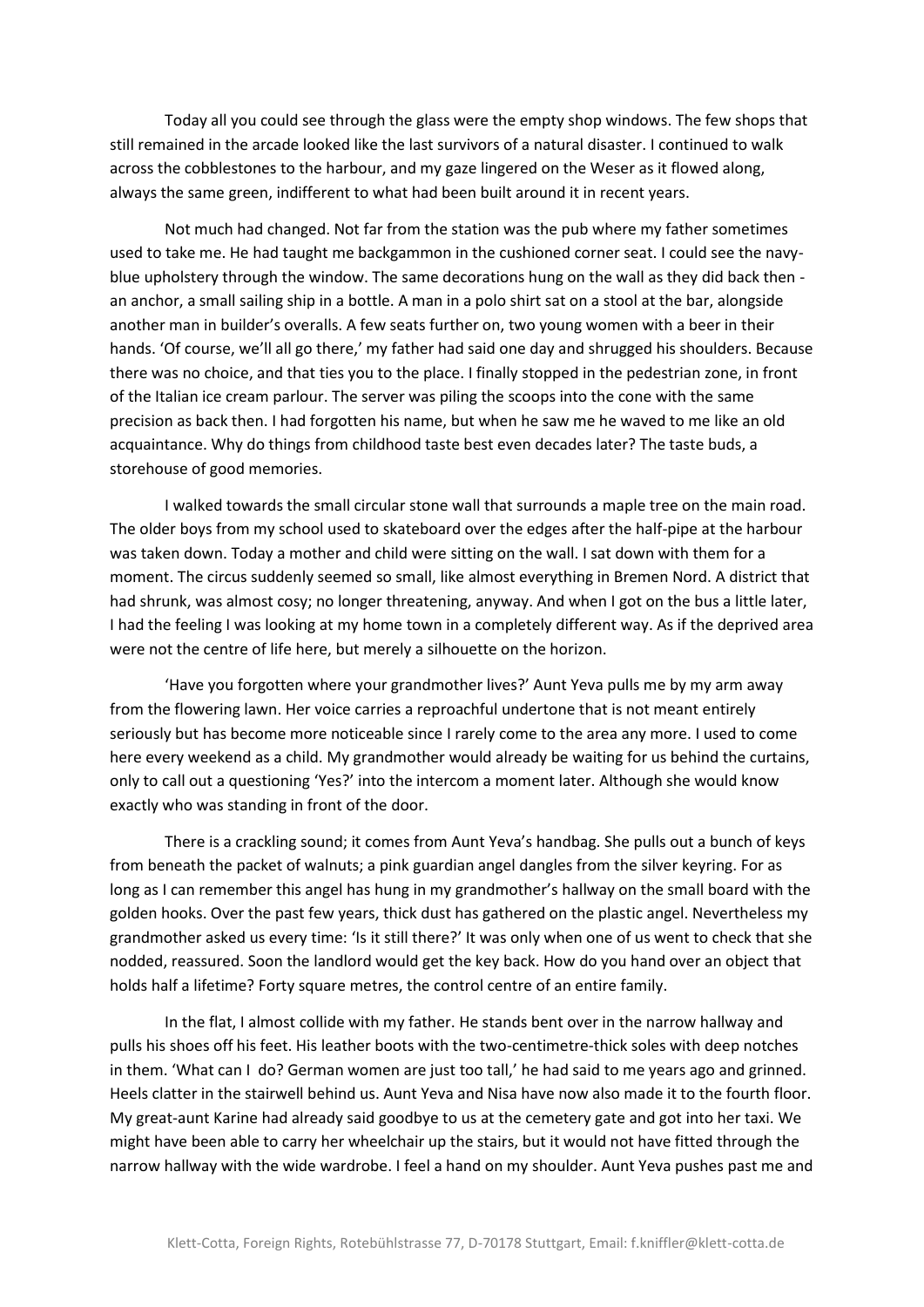my father into the living room, balancing a Tupperware box in her arms. Moist grains of semolina stick to the sides and lid. İrmik helvası was the only item on my grandmother's list, the semolina pudding with cinnamon that we usually only eat at Christmas. Aunt Yeva nodded as she read it out to us: 'True, you do eat halva at every funeral.' She moved her finger to the next item on the list. 'And what about borek?' I asked. Just the thought of the puff pastry filled with sheep's cheese and spinach meant I could almost smell it. It had never failed to appear on my grandmother's table all these years. Aunt Yeva raised her head. 'We don't eat borek at funerals.' But when she saw my expression, she shrugged her shoulders. 'If you bring it along, I am sure she won't mind.' I nodded hesitantly.

As I child, I often helped my grandmother with the baking. I would crumble the salty cheese in the kitchen and squeeze the water out of the spinach. Together we would place both items on the dough and form little rolls, with her hands on my fingers. Later I even put some in the oven in my own kitchen. But I was never completely alone. My grandmother was always there, on the phone, in my ear. And yet my borek never tasted as it did in her living room. When I kneaded the dough, it was either too crumbly or too wet. Maybe it had something to do with the fact that my grandmother didn't mention some of the things from the recipe, for example, that the dough should be brushed with egg yolk and yoghurt before baking. 'That goes without saying,' she said when I asked her later. It was the same with all things in her household. It's obvious that the black tea needs to be diluted with hot water, it's obvious that the dishes need to be rinsed before they go into the dishwasher, it's obvious that you eat rolls, olives, bean soup, cake and borek all at the same time for breakfast.

In my grandmother's hallway, my father still blocks the way. In front of his feet is the baking tray that he has carried for me from the cemetery car park to the flat. I carefully lift it up and push past my father into the living room. As I do so, sesame seeds trickle onto the plastic tablecloth with the washed-out waves. The puff pastry glistens under the foil, it looks unusually similar to the one my grandmother used to make.

'Don't look so serious, little cousin, we'll manage.' That's what Nisa had said yesterday when I stood in front of her door with the shopping bag in my hand. She walked to the kitchen where the baking paper was already laid out on a baking tray. 'Same as usual?' She held up a red and yellow packet in front of her kitchen cupboard. The cappuccino powder from the discount store that we used to buy from our pocket money. Without waiting for my answer, Nisa stirred the powder into a glass. We never talked about that time, the months after her sixteenth birthday. About the months where we only waved at one another in the school playground, but never exchanged a word. At some point they were simply over. When Olga and Murat left the school and Nisa transferred to the upper school with me. Suddenly we saw each other again in the corridor, at some point we started visiting each other again in the afternoons. The closeness that had united us as children returned without us having to search for it for long.

In her kitchen, Nisa had carefully balanced the glasses over to the table. As she put them down, the towel that had been wrapped around her wet hair loosened. The black strands were shorter than the last time I had seen her at Christmas; they only just reached her shoulders. The new hairstyle made her almond eyes look even bigger. Why hadn't I picked up the last time Nisa called me? After I moved from Bremen Nord, we spoke on the phone every week. But then the calls became fewer. Maybe it had something to do with the pauses, the seconds before our sentences stopped faltering and flowed again. With each year that I no longer live at home, the pauses have become longer. During the last conversation with Nisa, I couldn't even remember Emre's name.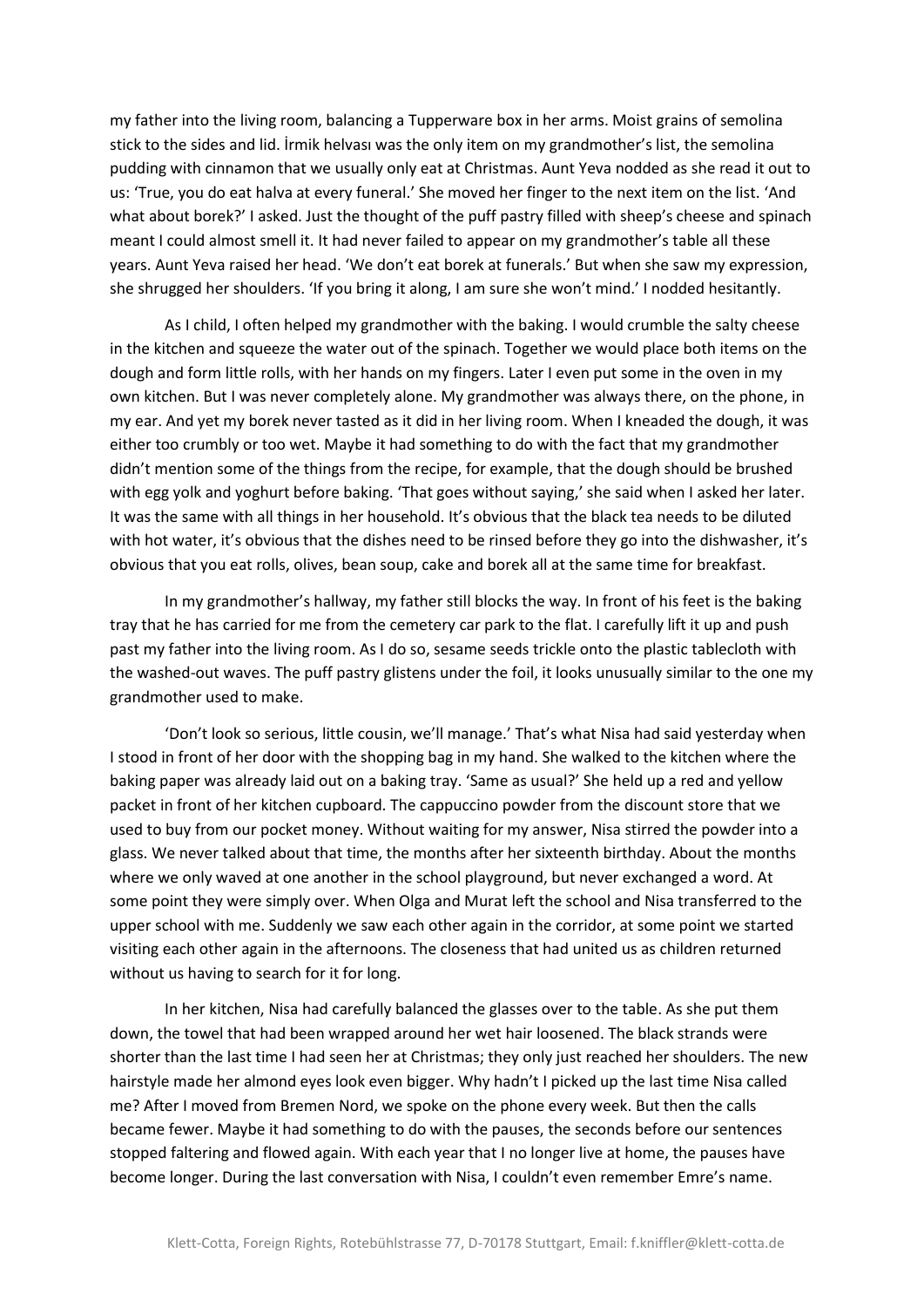While Nisa occasionally meets him at parties, it's been years since I last saw him. Emre was wearing a reflective orange vest with a company logo and was gathering leaves together in front of my father's block of flats with a leaf blower. When he saw me coming out of the door, he looked away. I wanted to call out, but I didn't. What do you say when someone from the past suddenly won't acknowledge you when you meet?

As always, the cappuccino was far too sweet. I had taken another sip and put the cup down. 'Imagine, I greeted the priest in Armenian on the phone.' Milk foam gushed out of Nisa's mouth. 'Whaaat?!' She dragged out the vowel and for a moment sounded like when we were out on the streets with the others. Our words had been as boundless as we wanted to be ourselves. It was only in upper school that our vowels became shorter again, and today it is rare for one of our words to expand and if it happens it's usually by mistake. 'You probably didn't think that you'd ever have to play the foreigner in the family.' Nisa grinned and pulled her mobile phone out of her pocket. With her thumb she scrolled through her contacts until the display showed a short, round woman with facial hair. Nisa's Baba Anne, her grandmother. I had only met Baba Anne once before, three years ago on a trip to Turkey. Like my father, my Uncle Ismail - my Aunt Martha's husband - was from Istanbul. Nisa's grandmother still lived there. 'Why does Uncle Ismail say that he is Turkish, and you don't?' I had asked my father that once when I was a child. He had just muttered something and changed the subject. I never asked Nisa. Our fathers had no place among the Playmobil figures in our childhood bedrooms. Besides, my father didn't want me to talk to others about the fact that he was Armenian: 'It just causes problems.'

That afternoon in Nisa's kitchen I heard Baba Anne shouting through the phone. 'Nisa? Nisa?' I grinned. There was the same mixture of joy and indignation in her voice at what must have been a rare call from her grandmother that I knew well from my own grandmother.

Finally my name came up. 'My God, the Armenians really are good cooks,' Nisa translated. Then Baba Anne guided us through the recipe. But this time I remembered the spoonful of yoghurt in the egg yolk myself.

My father comes into the living room from the hall. His breath smells of cold cigarette smoke. In the past, he'd always regularly disappeared into my grandmother's small bathroom to smoke secretly at the window. Now he looks at my aunt who has taken a seat at the table, and then sits down on one of the armchairs. Only the sofa remains empty. This sofa, mint green with black speckles, looks exactly the same as it did twenty years ago when my father and my great-uncle Vartan carried it up to the fourth floor of the block of flats from the furniture store. I was six years old at the time. It was a Saturday and for that reason alone already a special day. We had never visited my grandmother on a Saturday before, and we never did again after that. In this family, where habits are one of the most important things to hold on to in life, Sunday was the only day of the week that we visited my grandmother together. Sundays, on which Aunt Yeva and my father always pulled out the furniture store catalogue again. My grandmother repeated her arguments like warning notices. Against the shape, against the price, against the colour, against the fabric. But finally the sofa was in her living room. My father and Aunt Yeva talked so insistently to my grandmother that not even she could find a space between their words. Anything that would stop her coming up with the idea of sending them back down the stairs with the sofa. But also because once you've done something, you don't just go back on it. There were two things that were not challenged in my family: my grandmother and fate.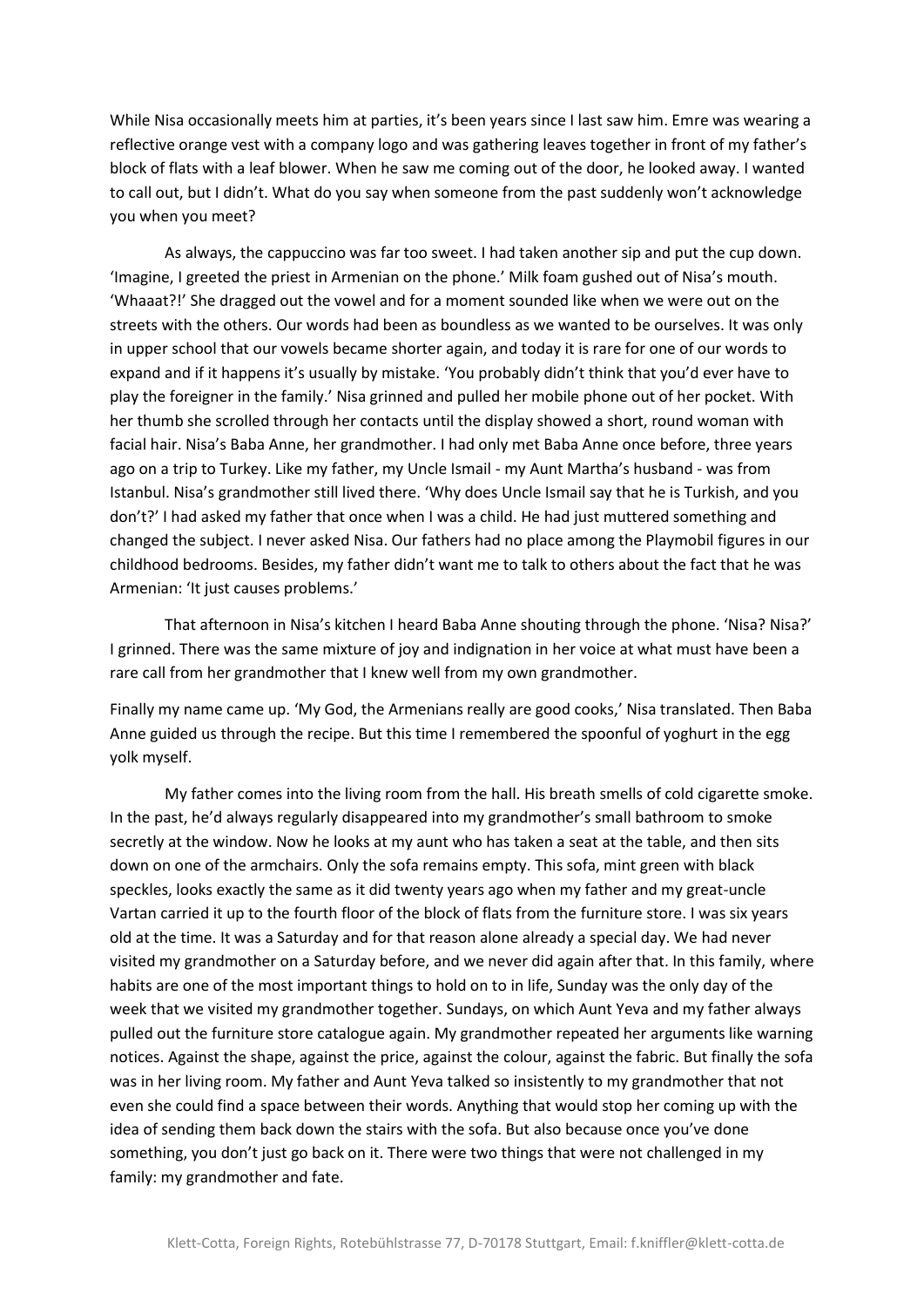I was lying under the table at the time. I ran my fingers slowly over the sofa. The cover was both scratchy and velvety soft at the same time, depending on the direction in which you stroked over it. As if the fabric could promise me that everything in my family had stayed the same, the first thing I did every Sunday was touch the sofa, even before putting my arms around my grandmother.

Today, my hands remain in my lap. I try to catch my father's eye. He could at least tell an anecdote. For example, about the Sunday when the television broke and my grandmother wiped the screen with a cloth to try and fix it. Or the time he brought her some ready-made puff pastry from the Turkish shop: 'Your grandmother gave me a right talking to'. But my father says nothing. And the longer his silence lasts, the more I feel I have to fill it. Just as I am about to open my mouth, Aunt Yeva claps her hands. 'Bon appetit.' She has doled out so much helva into the small bowls that the grains of semolina have poured over the edges. Only the bottom of her own bowl is still visible. She scrapes across the china with a teaspoon. The taste of honey, butter and pine nuts spreads in my mouth. I immediately have my grandmother's voice in my head 'Eat, Sweetie, eat!' If she were sitting on the sofa right now, she would still be holding the spoon in her hand. She would refill our bowls while we were still chewing. Especially Aunt Yeva's. We would eat until we groaned, and my father would bob his foot up and down, ready for his next cigarette. But on this day, he got up before he had even tried my borek. 'Let's get started then.' He pushes the armchair aside and walks out into the hallway. Surprised to hear his voice, I also put down my fork. Immediately afterwards, my father returns with a grey bag. He reaches for the bunch of keys that Aunt Yeva had put on the small telephone table and twists the angel out of the ring. 'Can this go?' When no-one replies, he throws the angel into the rubbish bag and lets his eyes wander around the room. The walls are empty, except for a tear-off calendar with pharmacy ads and two photographs in a gilded frame. One of them shows my father and Aunt Yeva as toddlers with their feet buried in pebbles, with the sea glittering behind them. In the other, we are sitting in the living room on the sofa. Black curls fall around my father's head. A white t-shirt is bright against his skin. Next to him sits my grandmother; her hair, still shimmering red at the time like mine, is permed. I can be seen in the background of the picture, in my washed-out flared trousers. The dark eyeliner that I drew around my eyes at the time is smudged at the edges. The night before, I'd been at the disco secretly with Janine. We had missed the night bus, and a fellow taxi driver told my father the next morning that I had dozed off in the back seat of his car. Even as he picked me up, I could see the anger in his eyes. That day, of all days, my aunt came up with the idea of taking a photo of us all.

My father's gaze follows mine. With the rubbish bag in his hand, he walks over to the wall. As he pulls the calendar off the nail, the plaster crumbles to the floor. It seems he can't wait to remove the traces of my grandmother from the walls. I hurriedly get up from my chair and stand in front of the photos. 'What about the last item on the list?' I point to the bedroom door. 'We should take a look in the chest of drawers.'

My grandmother's flat is not big. Nevertheless there are places where only she had access. One of them is her bedroom. The bed takes up almost the entire room. Two metres long, two metres wide. My grandmother had insisted on buying such a big bed. 'In case I can't get up any more one day.' Next to the bed is a dresser, chipboard in natural wood look, the same as the wall unit in the living room. The door creaks as I turn the key. My aunt lets out a low cry. On the top shelf lies the plush-covered hot-water bottle that my grandmother often tucked behind her back in the evenings. A sticky note is attached to the fluffy exterior: *Yeva*. My aunt's name is written neatly on the paper.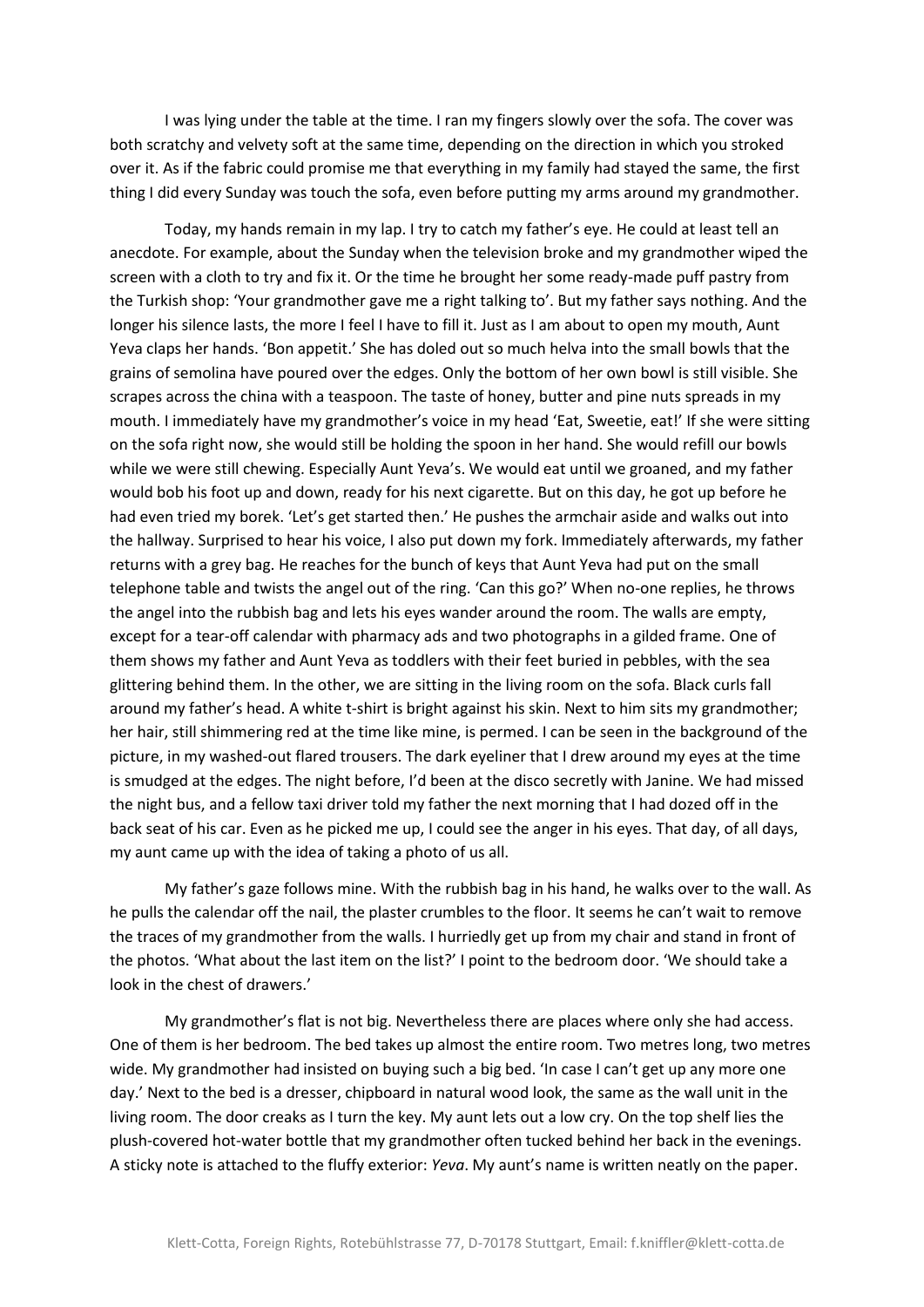Next to the hot water bottle are two cartons of cigarettes, stacked edge to edge. I have never seen my grandmother smoke and I haven't seen the HB brand for a long time. My father reaches his arm out; he is the only one of us who buys a packet of cigarettes every day. But his hand remains hanging in the air. And at that moment, I too see it: a note with his name, *Avi,* is attached to just one packet. On the other it says *Daphne Grigoris.* The letters are written so neatly that we can't have misread them. 'Do you know this woman?' Aunt Yeva looks at us questioningly. We shake our heads.

Jewellery glimmers in the next drawer. A necklace with a flower for a pendant, green and sprinkled with silver glitter dust. *Nisa,* the note says. Next to the necklace, something pink shimmers. A pair of heart-shaped earrings, glittering rhinestones on silver-plated metal. *Karlotta.* It's been a long time since I've seen my full name on a piece of paper. Even my father only rarely calls me that. Gingerly I take the earrings in my hand and enclose them with my fingers as if I had to protect them from my father's rubbish bag.

'Look, there is something else.' Aunt Yeva points to the dresser. Further back on the shelf is a bangle; I carefully pick it up. Unlike the earrings, the gold weighs so heavily in my hand that it must be real. The note lying next to it is smaller than the others. The paper is cracked and has dark stains all over it. The handwriting also looks different. The letters look as if they were written in a hurry, steep and crooked across the paper. *Lilit Kuyumcyan.* Another name I have to read twice. This time, however, it is not addressed to anyone. Only a place: Yerevan, Armenia. 'I told you, your grandmother has been watching too many telenovelas.' My aunt is tapping her forehead. With the other hand, the hot-water bottle firmly in her fingers, she points to the door. 'What about the borek, do you still want to eat it?'

Half an hour later we are standing in front of my grandmother's house on the side of the road, waiting. Nisa fetches the VW Passat from the car park next to the cemetery; in a moment she'll appear around the corner and will drive us home. My father has just thrown the rubbish bag into the big bin. I hold my bag tightly in my hands. I have stored the two photos from my grandmother's wall, the earrings and the gold bangle inside beneath the zipper. The sun is already low in the sky, but the crocuses on the lawn in front of the house are still glowing. My heart beats faster as I turn to my father. 'Will you go to Armenia with me, Dad?'

[…]

P.57-65

**KARLA**

That day at the airport, I just ignore the couple. His hiking boots, my sunglasses – if there were a mirror in the departure hall, I would probably not be able to take my eyes off my father and me either. From a distance it is obvious that we ourselves are not sure why we are walking through the airport on this day and whether it really was a good idea. 'I like Bremen airport, it's not so big.' My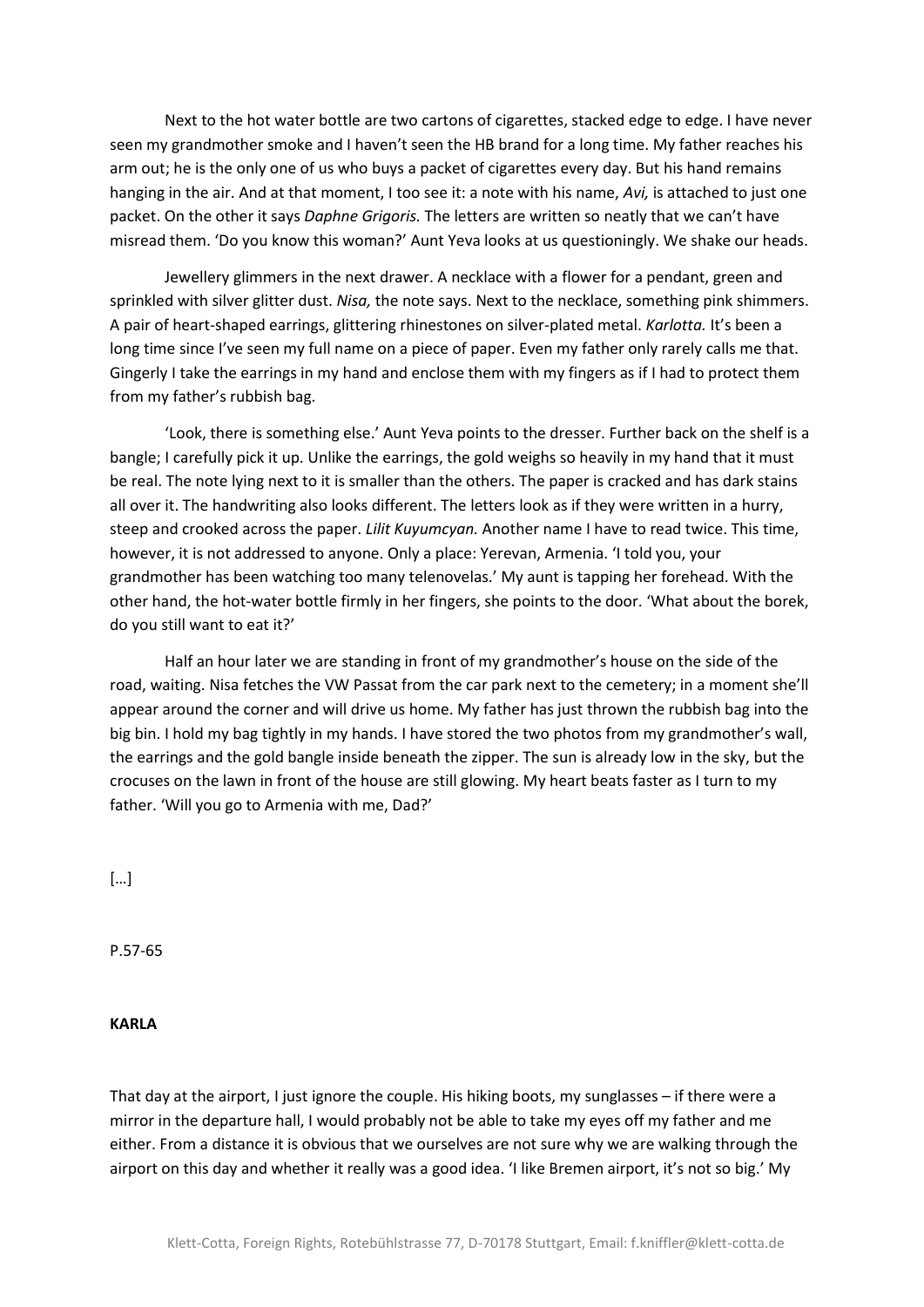father points to the departure board above our heads. 'Are you sure that you booked the flight properly?' I nod and push him on. Until we have passed the security checkpoint, there is always the chance that he might turn around and run back to the exit. It's been two months since my grandmother's funeral. When I'd asked him if he would go to Armenia with me, he just shook his head. 'Course not.' He got into the car with Nisa, in the passenger seat. I climbed into the back seat. We spent the rest of the drive in silence. Normally, I would have bought a train ticket that night and gone home. A few days later I would have called my father and asked him if he had had any good fares in the last few days. As he always does when he's driving his cab, my father would have shouted into the receiver and told me about the radio programme that was getting more boring by the day. We would have laughed at some bad joke that a passenger had told him. But this time I decided to stay longer in Bremen Nord, and the next evening I rang his doorbell. When my father saw me in the stairwell, he looked at me in amazement. 'I'll have to check if I have any fishfingers left,' he said, as he turned and walked ahead of me into the kitchen. The smell of potatoes and bacon fried in butter wafted in from the next-door flat. It was mixed with the smell of cleaning products and the damp that had been emanating from the cellar since the last rain. Lately, my father had been getting a letter from a new housing association every few months. But none of them ever bothered to renovate the house. Like my grandmother's, my father's two-room flat is only sparsely furnished. For as long as I can remember, there has been a filter coffee machine in the kitchen and a half-full ashtray. Only the radio seems to be superfluous. All the stations are static, no matter how carefully you adjust the big knob. Since my father got a smartphone, he has been listening to a Jamaican station on the internet most of the time anyway. That evening, the reggae melodies sounded tinny from the loudspeakers in his kitchen. However, my father didn't seem to trust the smartphone that much, otherwise he would have moved the old radio from the windowsill long ago.

As a child, I sometimes wished I could invite my friends into a big house, like Helena, the girl from my class with the neat pencil case. Instead, I lived with my mother in a three-room flat, and every other weekend at my father's. There was no record collection there, no expensive leather sofa. There was no fitted kitchen and no dining room table with the lamp hanging low over it. I didn't even have my own room but slept in his bed while he slept on the sofa. A few years later I would come here during the week too, especially when my father wasn't here. At midday, when we bunked off school for an hour, Janine and I would sit in the kitchen and heat up frozen pizzas in the oven that you had to hold a match to in order to light it. Before we left the flat again, I went into the bedroom. Next to his bed was a small box with the picture of a princess on it that I'd given him as a child. My father always kept a few grams of grass in it. 'Your dad is so cool,' Janine said when we closed the front door behind us.

When I was sitting in his kitchen after my grandmother's funeral, it smelled of onions and curry rice. The fishfingers in the frying pan had turned the colour I had wished them to be as a child, dark brown, almost black. My father divided the food onto two plates and carried them into the living room to the sofa. We sat down, he handed me a cup of yoghurt and half a lemon. The television was on; some game show. I turned the volume down.

'Have you thought it over, Dad?'

'We always eat fishfingers when you come to visit.'

'That's not what I mean.'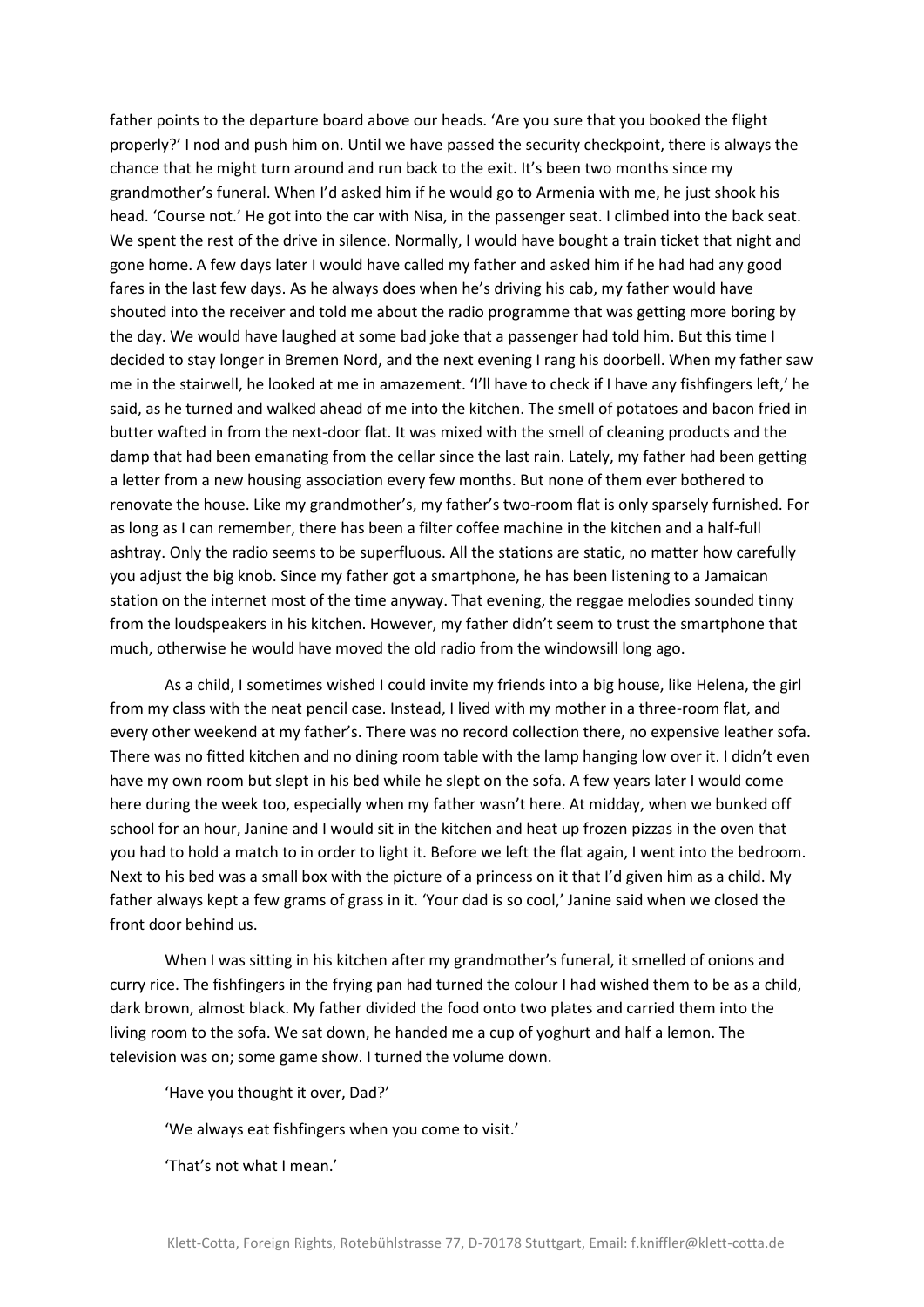'How is your mother? Is she still exercising too much?' 'Dad, I'm serious. I want to go to Armenia with you.' 'Eat up, the rice is getting cold.' 'After all, it was Grandma's last wish.'

'Have you gone mad? How are you going to find a strange woman there without an address?'

'We can just go and visit the country - you've never been to Armenia either.'

'Oh, Karlotta, it's not good to dwell on these old things.' My father took the remote control from my hand. The next channel was showing an American comedy show. 'Oh, yes, the fat one, he is good!' He chuckled and turned the volume up again. I slowly pushed a fishfinger into my mouth.

A good month later I went back to Bremen Nord again, exactly forty days after my grandmother had died. The Armenian priest had told us to do this. 'When your grandmother leaves the earth for good,' he had pointed from her grave up to the sky, 'you have to say a final goodbye.' This time we all met at my father's flat. He had made kofta and green beans and home-made chips in the oven. While we all ate, he walked back and forth between the kitchen and the living room, bringing pots and dishes and the tea pot, quickly as if he were running away from my question. It was only when we were clearing the table that I caught him in front of the dishwasher. 'You never give up, do you?' My father raised his hands. 'Just like your mother, always arguing.' I was about to leave the room when his voice softened. 'When shall we set off then?' I almost stubbed my toe on the threshold. 'Well, I have time,' I said carefully. The basic sociology course which I was going to give this semester hadn't started yet. My father slapped his hand on the table. 'Well, then book a flight as soon as possible. I don't want your grandmother haunting me from up there.'

We've reached the head of the queue at the airport. My father is breathing heavily. 'If we ever make it to this Armenia, we'll take a luggage trolley.' I try not to grin. For the past three weeks my father had called me almost every day. 'Don't pack too much.' I could buy things like trousers, towels and toothbrushes in Yerevan. 'And don't bring all your books. You'll bust your back if you carry all that stuff.' As if it were easier to set out on a difficult journey if you went without a suitcase.

But today at the airport he suddenly has a travel bag of his own. It is bigger than my backpack. And so heavy that he struggles to get it on the luggage belt. The woman at the check-in desk takes our passports. 'Avedis Kunduracı,' she looks at my father. 'You are very punctual.' Although our flight is not leaving for another four hours. That is why it's not showing on the departure board yet. My father shrugs his shoulders. He had called me at six a.m. I could hear the doors of the regional train closing in the background. 'You're still at home?' He spoke so fast, as if even his voice couldn't wait to get on the plane. Although our flight wasn't leaving until the afternoon. 'Do you want to hang around at the gate for hours on end?' I rubbed my eyes. 'Better than sitting around at home,' my father exclaimed.

At the check-in, I push my backpack after his bag. I too struggle to get it on the conveyor belt. It never takes me long to pack for a trip, but it took me an hour this morning. How hot does it get in the Armenian mountains during the day, how cold at night? Alternately, I pulled clothes out of my wardrobe, trousers, t-shirts and polo-neck jumpers. In the end I put a bit of everything into the backpack. 'Just don't plan too much.' That is the second sentence my father has been repeating like a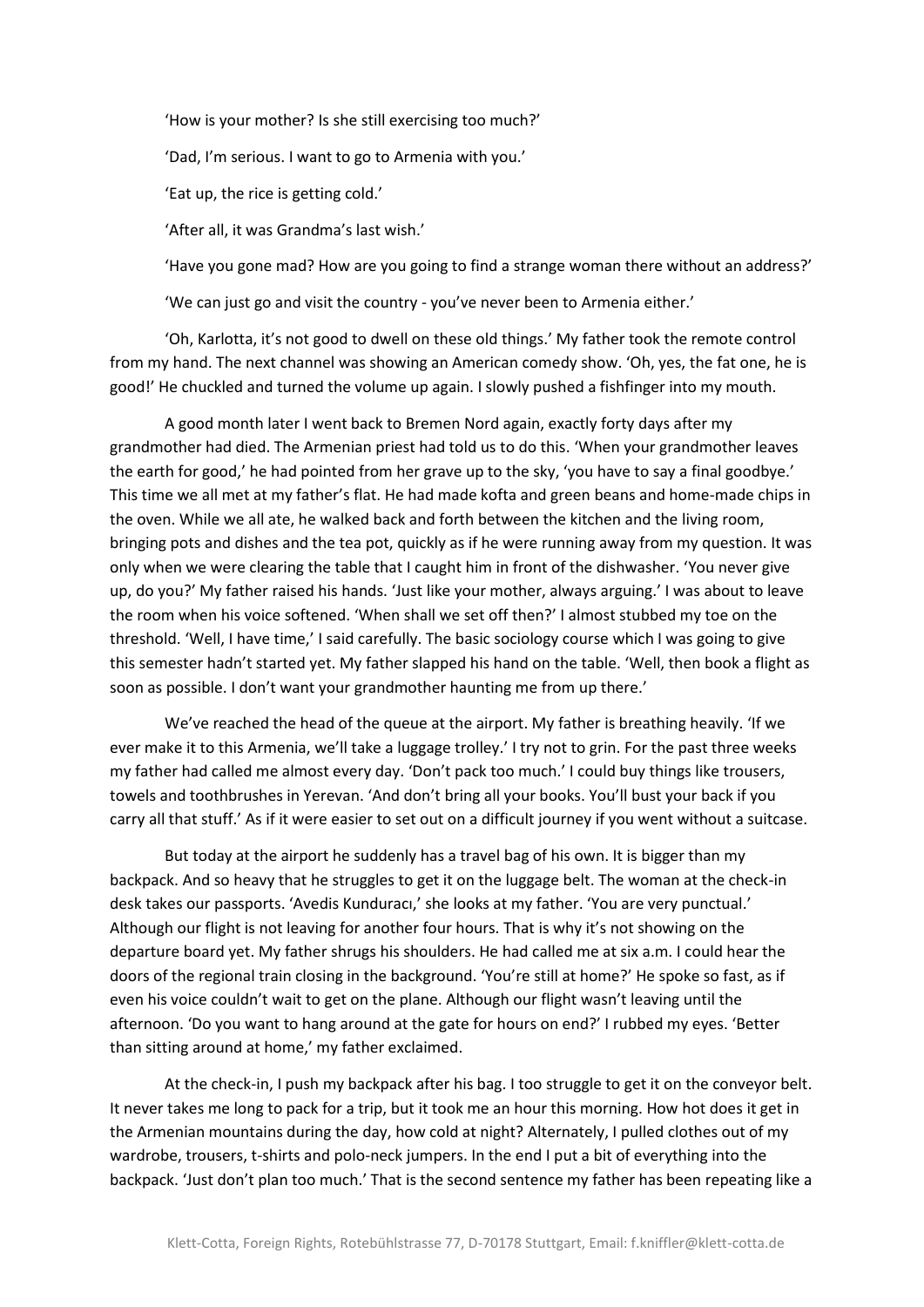mantra to me over the phone during the past few weeks. But I was allowed to choose the holiday apartment. No itinerary, no restaurants. I wasn't even supposed to check the weather forecast. 'Don't stress, we'll just see.' Normally I mumble in agreement when my father makes comments like this and then, once we've hung up, pretend I didn't hear him. Why did I do as he asked this time? Maybe because there is less danger of being disappointed if you don't make plans.

We are sitting at the gate when my father opens his hand luggage. A jute bag that he had quickly pulled out of his backpack at the check-in. He rummages through it for a while and finally pulls out a Tupperware container. Croissants, thickly smeared with butter and blueberry jam. My father puts one in my hand and bites off half of another. Chewing, he reaches into the bag again. A book with a yellow cover comes out with the snow-covered peak of a mountain on its cover. The receipt is still stuck between two pages. 'Look, I found this travel guide at the train station.' Without looking me in the eye, my father starts to browse through it. Most of the photographs are of churches, very old and built of thick stone. 'The Armenians and their monasteries,' my father says. Then he points to a tree growing next to a church wall. Small purple fruits hang down from the branches. 'Mulberries.' His voice grows softer. 'I used to eat them as a child.'

From between the packets of cigarettes in his jacket pocket, my father takes out a pair of reading glasses and pushes them back on his nose. He continues to leaf through the book with raised eyebrows. The next picture shows a woman. She is wearing a leopard-print dressing gown and standing in front of a small stone hut. The colour is flaking off the shutters. 'The Armenians are still so poor.' My father sighs. 'It says so everywhere on the internet.' I am too surprised to reply. In our last conversations on the phone, my father had seemed different. While his voice sounded sombre at the beginning when we talked about our trip, it become lighter and lighter as time went by. Yesterday he even told me that he had been to the bank, 'exchanging money'. Euros to Drams.

My gaze falls on his walking shoes again. He never goes to the mountains; even on long strolls he complains of knee pain. How come he is so well prepared for this trip? To get a better look at the pictures in the guide book, I go to brush a strand of hair from my face. Startled, I grab my hair. My sunglasses are gone. I turn to the left, to the right, but they are nowhere to be seen, not on the seat, not on the ground. My chest tightens. I grab my hair once more. The sunglasses are gone. The stabbing in my chest is growing stronger.

My father has buried his face deep in the guidebook. He doesn't move when I get up from the seat. Only when I bend down and look under the rows of chairs does he lift his head. 'My sunglasses,' I say, louder than I mean to. The last thing I need right now is for him to tell me not to get upset. But my father just looks at me questioningly. '*The* sunglasses, you know the ones!' Finally he seems to understand. He hastily puts the guidebook aside, slides off the seat and searches the carpet on his knees. He pushes his head under the upholstered rows of seats, gropes around in the darkness, but in vain. Then my father, still kneeling on the ground, reaches for the guidebook. But this time he doesn't open it. He knocks on the spine of the book like on a piece of wood. Three times. With a wave of his hand he tells me to do the same. 'Then you pinch your earlobe and kiss your fingers, that way we trick the evil omen.' I have to smile, but then I start thinking again. Why did my father let himself be talked into this trip? And, the main thing: why is he suddenly taking it so seriously? It's as if something inside him has started to crumble since my grandmother's funeral. In a place where the rock was particularly inaccessible, a narrow gap has opened. Slowly the pressure in my chest eases. As we sit back in our seats, I gently touch my father's arm and he grunts.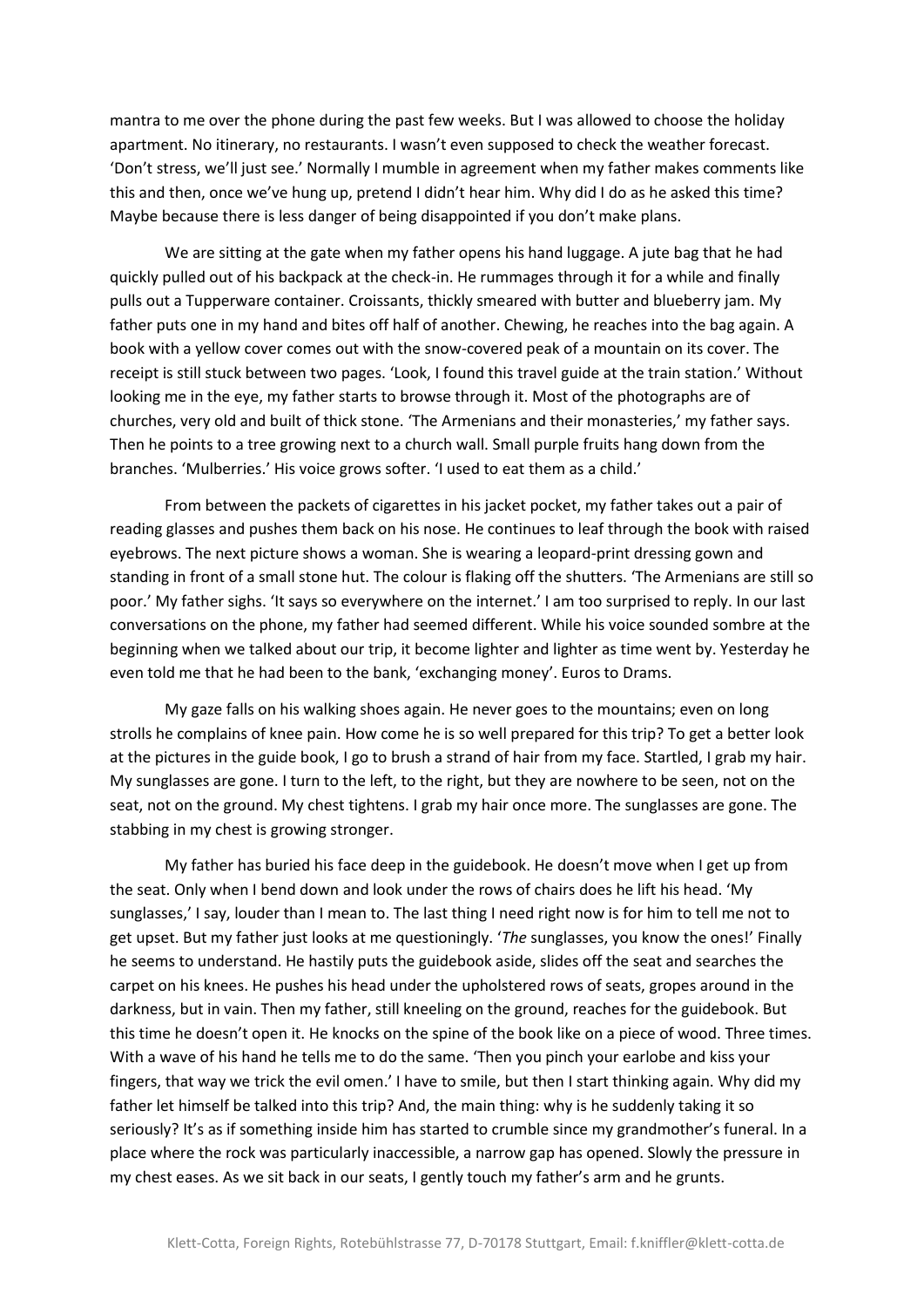'Does the name mean anything to you?'

'What name?'

'Lilit Kuyumcyan, the woman from grandma's list.'

I had put ton he earrings that grandma left me straight after the funeral. But I removed them a few minutes later because my skin underneath began to itch. I slid the bangle through my fingers again and again over the next few days. Two fine lines ran through the gold, carefully shaped, without the slightest deviation. Tiny discs hung from the bangle, ten of them, one after the other, threaded through the gold from little loops. But unlike the two lines, the discs suddenly stopped as if someone hadn't had time to finish the work. I tried to remember if I had ever seen my grandmother wearing the bangle. But apart from the cross, she hadn't worn any jewellery for years. I examined the inside of the bangle. No words were engraved on it. 'How are you supposed to find someone without knowing who you are looking for?' my father had said to me. The morning before we were due to fly, I wrapped the bangle in a tissue and carefully put it in the compartment at the back of my small bag made of dark leather, my hand luggage. Ever since, my fingers have rested on the zipper.

'Kuyumcyan was your great-grandmother Armine's surname.' My father closes the guidebook. Lost in thought, he stares out at the runway. I open my mouth but close it again straight away. A plane takes off, another slowly rises above the horizon. 'Hopefully we won't be flying through any air pockets today.' My father follows the planes with his eyes. I shrug my shoulders. It's still twenty minutes until take-off.

 $\lceil$ ...]

P. 89 – 103

**AVI**

Even after three years in the monastery, Avi was still wondering about the walls. They were thicker than any other wall he had ever seen before. And Avi might only be fourteen years old, but he had certainly seen more walls during his wanderings through his home town of Istanbul than all the priests here in Jerusalem put together. Walls of ancient buildings that had stood up to the salt water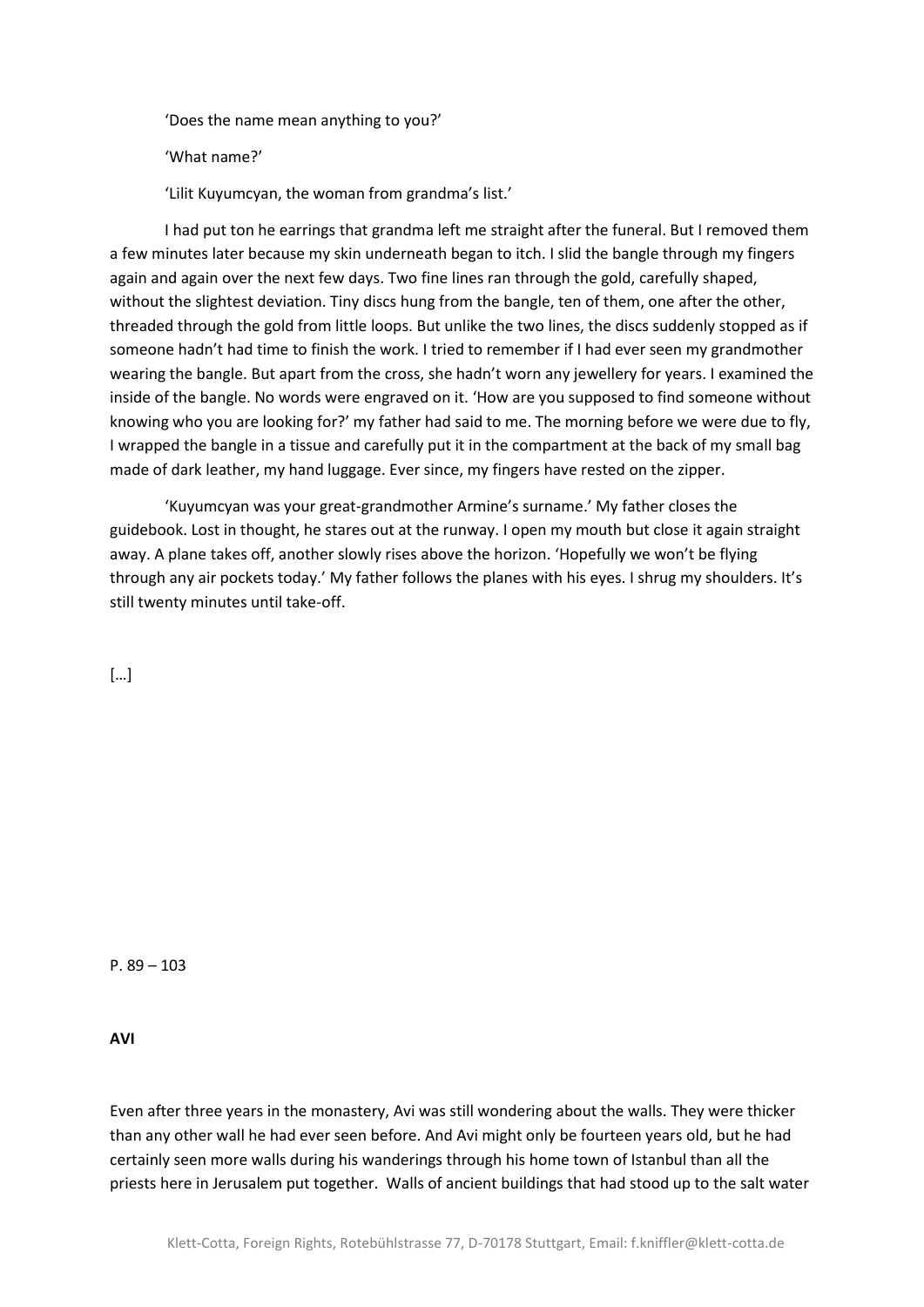drops in the air for centuries. Walls of high-rise buildings that would collapse like a house of cards in the great earthquake that the whole city was waiting for.

Avi had seen the walls of churches, walls of mosques, walls of houses in which politicians made laws, walls of people who owned half the city. He had never understood why rich people liked to live in houses with the thin walls. The walls were not made of stone, but of cardboard. So unstable that they had to be protected by another wall. Not a very clever calculation, if you asked him. However, Avi had never seen such a modern building from the inside. His father's house had had no walls at all, just wooden panels that the wind whistled through. And they didn't need a stone wall to protect them. Only a very stupid thief would have thought of breaking into their house.

But now it was a matter of breaking out. Avi stood in front of the wall, supporting Mher's foot in his hand, and pushed his friend up the wall. Charles, called Charlie by everyone at their boarding school, had long since reached the top. And Avi himself didn't need any help, he could get up just about any wall. He looked around. The three of them had timed the moment for when the gardener was visiting his lemon tree. By now they knew his routine, once in the morning before school, twice in the afternoon when school was out. The tree grew in the middle of the courtyard and was screened by a fence. The more effort the gardener made to hide the lemons from the pupils, the more Avi and the others crept around the tree. In the evenings, when they lay in their beds, they plotted how they could cut a hole in the meshes and empty the branches of fruit. Right down to the last one, surely the sourest of all. Once, a couple of bigger boys had actually succeeded. When Avi returned to the boarding school from class, the tree was stripped of fruit and there was a jug of lemonade in the hallway. If he had seen who the thieves were, he would have bowed low before them.

Mher stood with both feet on the wall. Avi took one last look over his shoulder into the courtyard. No-one to be seen. He pressed his fingers against the wall and swung himself up. The wall was so solid that he could easily sit on it with his legs stretched out. For a moment, Avi paused. The afternoon sun warmed the stone beneath his feet like a radiator. The monastery was visible from up here. The people who had built it a long time ago must have been the fearful type. Why else were there two of all the important things here – two churches and even two schools? One in the courtyard from which Avi had just climbed out, and one on the opposite side. There - where he himself had lived until recently. Avi jumped. When he reached the ground, he gave the other two a quick high-five, then off they ran. It had been barely fifteen minutes since the maths teacher had closed her book and sent them out of the door. They had two hours before they would be called for dinner in the main hall. It was the only time of the day when the teachers were not busy making life boring for Avi and the others. In a shady corner at the edge of the wall, the three of them stopped once more. They had made it out of the courtyard, but freedom was still a long way off. The monastery complex was enclosed by another wall. And it was so high that even Avi couldn't climb over it. 'Which exit do we take?' Mher looked around. 'We can forget the one at the front,' Charlie said. 'That's where the porter with the glasses sits.' 'The main thing is not the one on the right, do you hear me, Mher?' Avi frowned. He knew that his friend would prefer to take the easiest way, but of course it was the least exciting. 'I don't understand how cacti and stone houses are enough.' Charlie nodded in agreement and turned to the left. The third exit led into the Arab quarter, the part of East Jerusalem where in every alley there was a whole world waiting to be discovered. Avi reached for Charlie's upper arm. 'We still have a bit of time,' he said and gestured to a path a few metres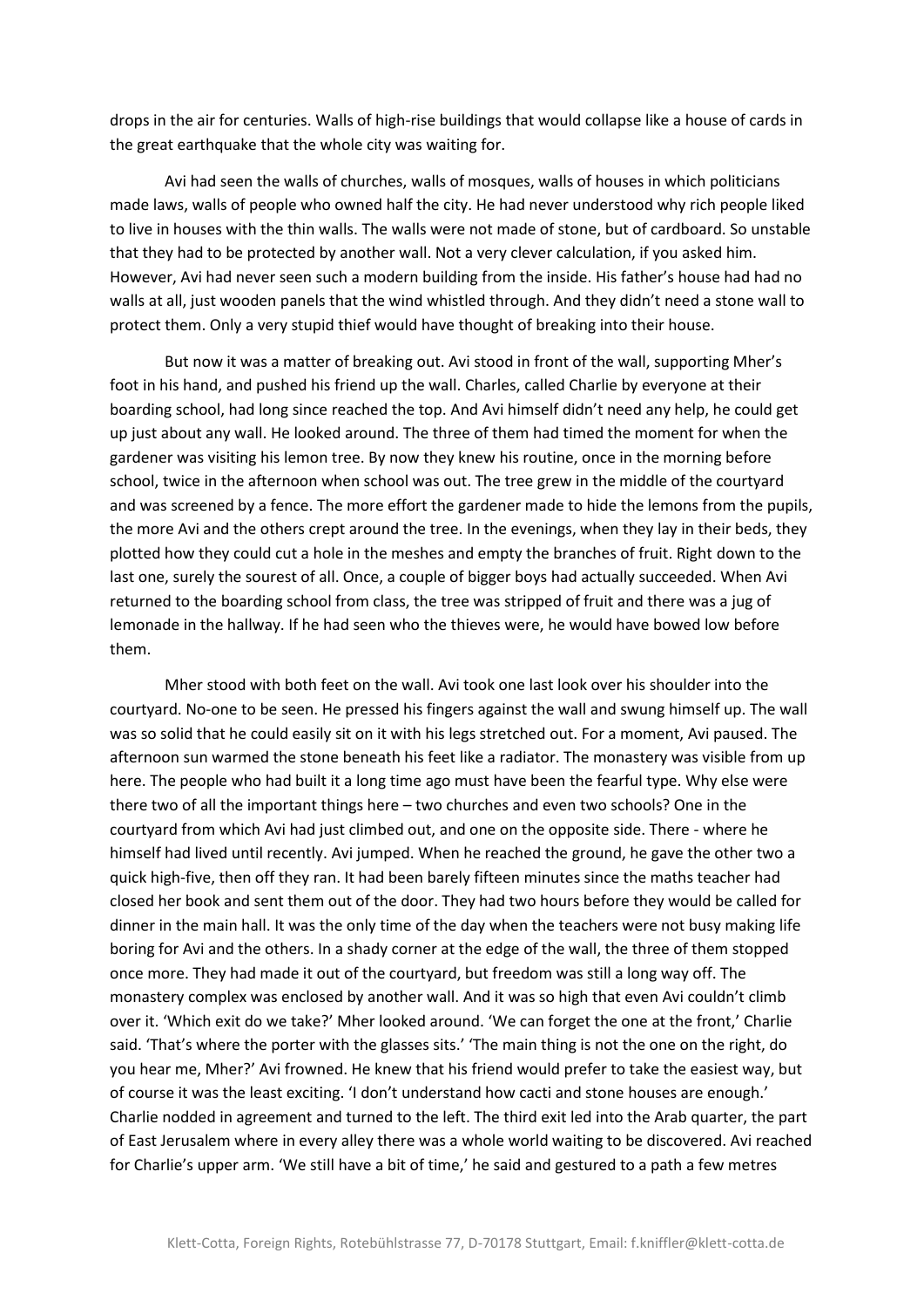away from them. It led to the other side of the monastery, there where their old school used to be. 'Come on, let's go and scare the girls.'

Avi would rather have learned the bible off by heart than say it in front of the two of them, but lately images kept popping up in his head. The playground where he had taught the other children backgammon. The teacher who had taught him the Armenian alphabet. At first, Avi never spoke up when he was asked to repeat vocabulary. At home, he had spoken Armenian with his parents, but always the same words, integrated into their Turkish sentences. Here at the boarding school, the priests insisted that they speak Armenian with them. And grumbled when they heard the boys speaking Turkish in their free time. But the teacher had never picked on Avi without warning. Most of the time he sang songs with the students because a language is learned most easily when the melody writes the words into the heart, he said. The teacher particularly praised Avi's voice. Once he even asked him if he would like to learn the piano. Of course he had shaken his head back then. He was already in danger of being considered a nerd because he had moved up three times in two years. First to the second, then to the fourth and finally to sixth grade. And this despite the fact that he had had so little schooling in Istanbul that he had initially been sent to pre-school in Jerusalem at the age of eleven.

What Avi really wanted to see were the girls, especially Anush, of course. With the bows in her hair, Anush reminded him a little of the children in the old black-and-white films he had seen in the open-air cinema in Istanbul. Anush had sat two rows in front of him at school last year. When she sang, her two pigtails bobbed up and down, and Abi imagined himself dancing with her to the tune. In all that time, he had never once spoken to her. And now it was too late. Now he was not even allowed to see Anush any more. A few months ago, Avi's life had changed completely. For the second time. The first time was three years ago, when his father sent him from Istanbul to Jerusalem. He hadn't told him why. His father had announced it in the kitchen and Avi had not contradicted him, because it was evening and, at home in the evenings, when his father was tired, it was better to keep your mouth shut, especially in the kitchen where the cooking spoons lay around. Besides, the word had echoed in his head. Jerusalem – a name like an adventure. The very next day, Avi had climbed into the white box with the words EL AL painted on the side in blue. Until then, Avi had only seen aeroplanes in the sky or rather he had heard them and asked himself if the people inside were deaf with all the noise they made. But now he himself was sitting in one of those machines and he found it surprisingly quiet. But he could feel it falling. Every few minutes a little bit. It wobbled, deep into his belly. 'Turbulence' said the man in the black robe who had introduced himself to Avi and the other boys as Pastor Hayg called it. Pastor Hayg had picked Avi up that morning at the gate of the church in their neighbourhood. His father had said to the priest: 'His flesh is yours, his bones are mine.' The teachers were allowed to beat him, but not kill him. He had given Avi a brief hug goodbye. But Avi had stiffened. Little did he know that the aeroplane was not just taking him on a trip, but to a new life.

Mher and Charlie had sat in the seats right behind him, they had slept in the same room at boarding school to this day. It was also the two of them who told Avi that they were the social work of the Armenian Church. Children who were so poor that they were gifted a bed and an education. 'You ungrateful boy,' Pastor Hayg said every time he caught Avi skiving. Yet Avi had never asked for help.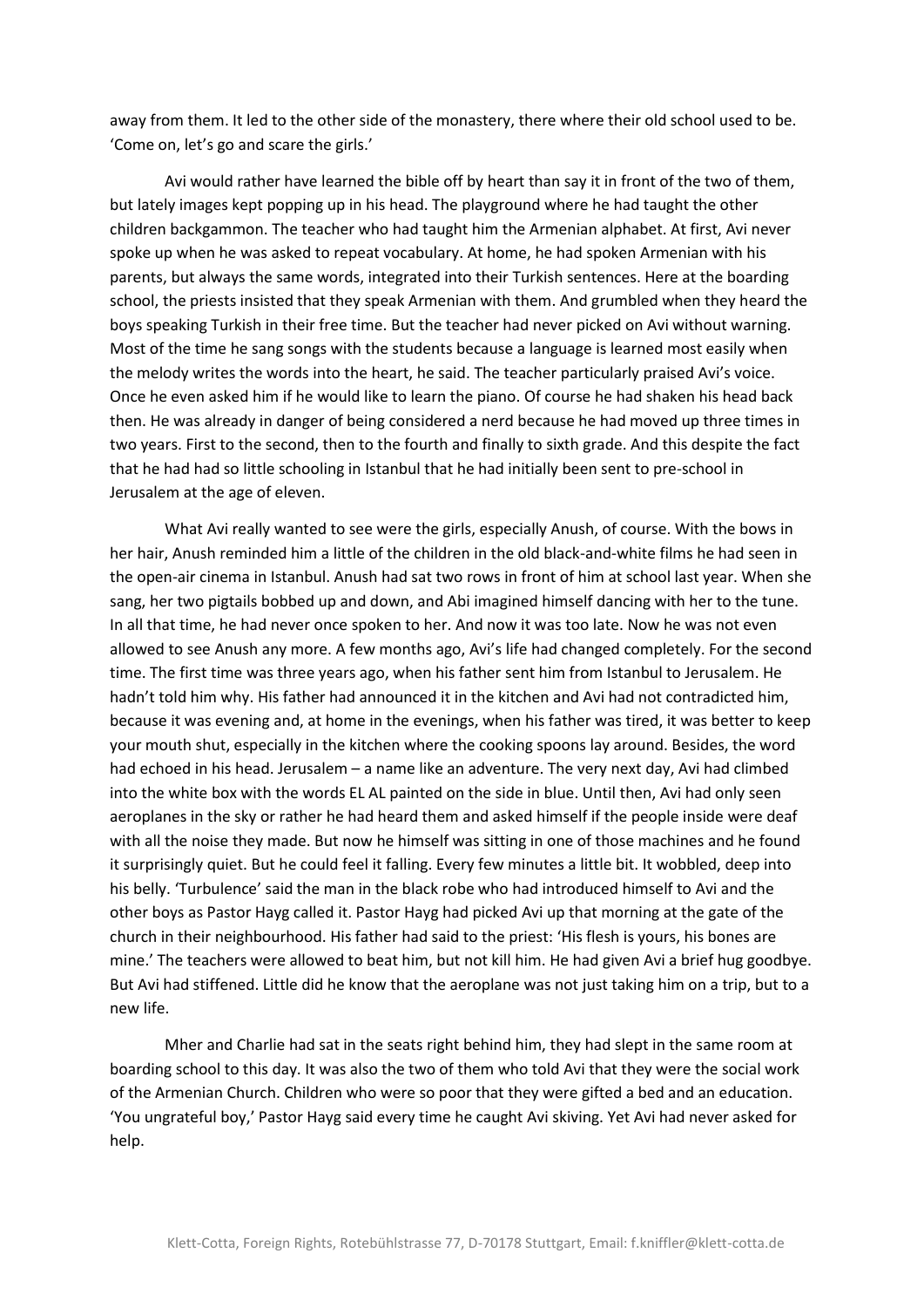At first, he had just looked down at the floor in silence when he was scolded. Until his life changed for the second time on his fourteenth birthday. At home in Istanbul he would have spent that day with his friends, maybe having a fish roll by the harbour. A pack of cigarettes in his pocket and, with a bit of luck, a beer or two. When his mother sent an envelope from Germany and he managed to get his hands on it before his father, maybe even a few more beers. But the Bosporus was many kilometres away. In Jerusalem he didn't celebrate his birthday, he moved. From one side of the monastery to the other. Since then, it had no longer been enough that Avi went to church twice a week, on Saturdays and Sundays. Now he had to go to prayer three times a day. And he had to go to another school. Without backgammon and above all, without girls. Since then, the only time he had seen Anush was when he had stayed in bed in the mornings and claimed he had a headache. During the break, he would sneak to her courtyard and hide behind a bush. While the branches scratched his forehead, he imagined Anush batting her eyelashes with which she could most probably fly. The wind would take them both away from here, far away from here, to Istanbul, or even better straight to Germany.

'The girls went home ages ago.' Charlie pointed at his wristwatch. The hand was so far past the end of school that the door was probably even locked by now. Avi grunted. Then he followed Charlie out of the monastery into the maze of alleys. As soon as they left the walls behind them, they started running. They zigzagged through the narrow streets. Past men in caftans and women with shawls over their dark hair. Some house entrances smelled of roasted meat, from others there was the sound of people working hard. They ran to the left, to the right, so fast that no-one could tell if they knew the way very well or not at all. But Avi knew exactly where to turn so as to avoid running into anyone. Three corners before the little shop where Pastor Hayg bought the candles. Into the side street parallel to the barber where his sports teacher had his beard trimmed. There was one path here in Jerusalem that Avi would have found even if he had been woken up at two in the morning without a single light in the streets. The way to the Church of the Resurrection. That was the only excursion Pastor Hayg took him and the others on from the monastery. Once a week, always the same route. They walked two abreast through the alleys, Pastor Hayg in front, next to him a man holding a staff with a metal tip in his hand. Every few steps, the man tapped the ground with it as if the rhythm of the stick could keep the students from straying from the path. And even though they left the boarding school at the same time each week, Pastor Hayg kept glancing at his wristwatch as he walked. Abi knew that they would have to share the Church of the Resurrection with other Christians, with Catholics and orthodox Greeks; even Egyptian Copts and Ethiopians had a small niche there. And yet Avi grinned every time he thought about the fact that they all believed in the same God but fought over who could talk to him at what time of the day, even at what time. So much so, in fact, that a Muslim kept the key to their church.

Avi blinked. All he could see of Charlie now was the bandage. In dirty white, it fluttered from his arm like a makeshift patched flag. Charlie's body was always broken in one way or another. Last week he'd fallen off a rotten branch and had to stay in bed for two days. But that didn't stop him from galloping through the alleys like a crazed donkey. Avi followed him without protesting. He'd reached his goal after all. To get outside the monastery walls, where Pastor Hayg least wanted him to be. Annoying him was the only fun that Avi still had here in the monastery. How on earth did his father get the idea of sending him here? Living at boarding school. Becoming a priest. He wondered if his grandmother had known about it?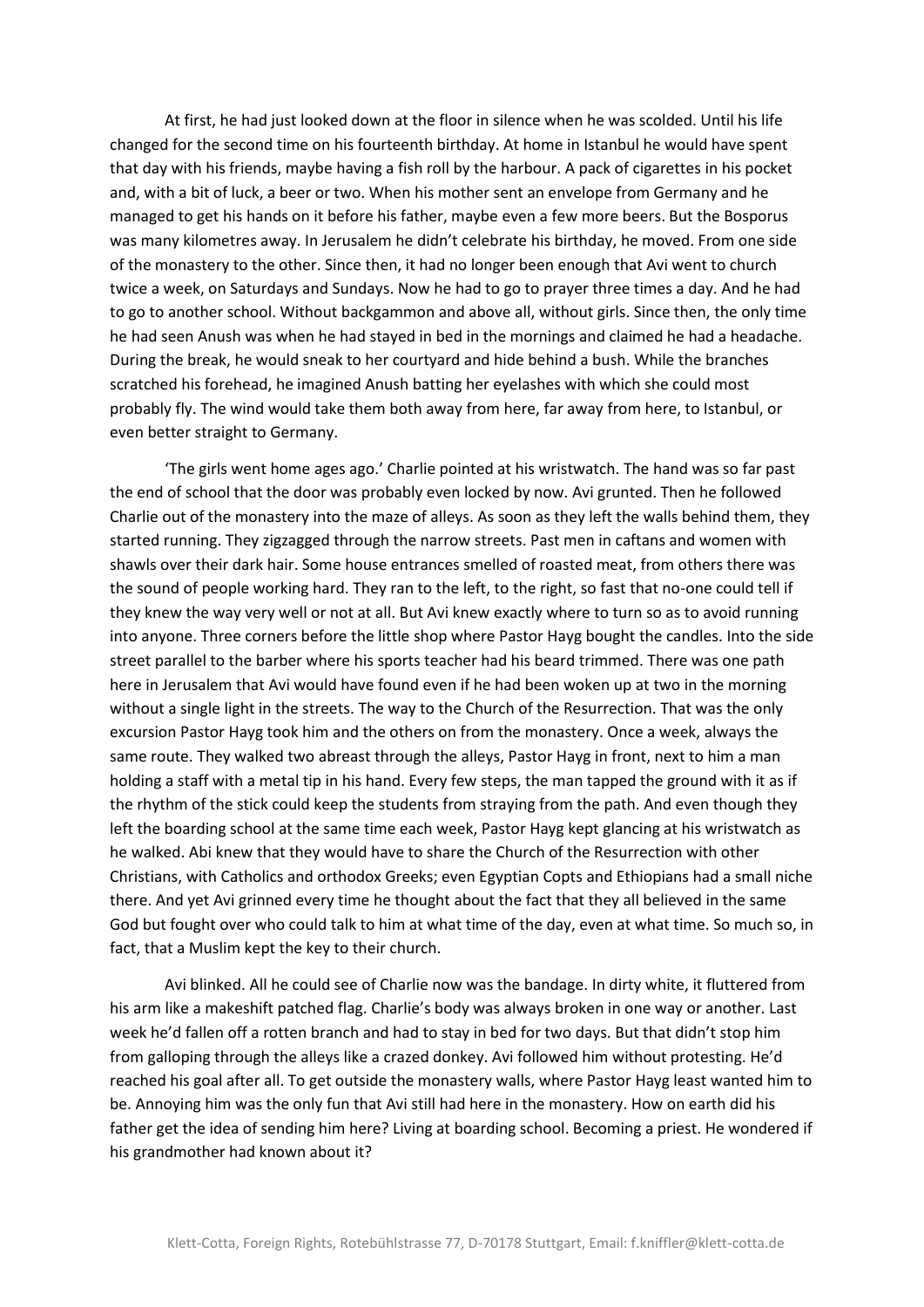Finally Charlie stopped. Avi immediately saw where he was headed. To the place where you can find the best adventures in every city in the world: the bazaar. Avi was certain that there was none better than the one in East Jerusalem. He breathed in. Not through his mouth, as he'd done on the street, but through his nose. Deep and long. At the entrance to the bazaar, there was the smell of coffee and cardamon. Old men sat here on stools and brewed mocha in copper pots. They filled it into small glasses with gold rims and handed them to passers-by. Even customers who were in a hurry would stop and take a sip. A clear head made for better haggling.

Avi and the others pushed their way past the men and their copper pots into the catacombs. The alleys arched above their heads. It was so dark in the bazaar that it was only when he stepped close to them that Avi could make out the turquoise mosaics and the colourful patterns of the carpets hanging on the walls. You could buy anything worth having if you had money in your pocket. But Avi had no money. So he took another deep breath. He had never smelled anything like the smells here in the bazaar. Despite the fact that he'd grown up in a market. But the bazaar in Jerusalem smelled different from the one at home in Istanbul. Different spices were piled up like pyramids here, and the leather of the bags sold in Jerusalem had a different smell. 'Could you identify a city by the smell of its markets?' Abi spoke so softly that the others could not hear him. His words were swallowed by the arches, but he didn't repeat them. There was so much to see here at the market that you could not spend too long on a single thought.

On their way to the Church of the Resurrection with Pastor Hayg they also passed the bazaar every week. But they never stopped. The staff hit the ground too quickly. But now that there was no knocking, even Charlie strolled slowly from stall to stall, trailing his limp bandage behind him. The merchants who beckoned each customer with a friendly smile did not give the three of them a single glance. The fact that they had no money and not even a purse made the boys invisible. In contrast to the other visitors, this meant that they could look around the market undisturbed. One stall particularly caught Avi's attention. He didn't look at the goods; he was watching the customer. The man who was haggling over a pot with the seller wore his blonde hair shaved so short that it seemed almost white. His tight abdominals were apparent beneath his shirt and a machine gun dangled over his shoulder like a handbag. Had the man been there when the bombs exploded? About a year ago, the windows in the classroom had rattled, the explosions close enough to touch. No-one told them why they had started. Nor did they know why they stopped after almost a week. So Abi had taken the bombs the way you take things when you can't change them.

'Hey, are you daydreaming again?' Mher pulled him onwards. Charlie had reached the end of the alley; his hair was already shining in the daylight. Avi hurried to follow him. Even he couldn't memorise the pathways in the labyrinth of the bazaar. As a result, none of them could tell where they would come out when they left the bazaar. When Avi stepped out behind Mher, he looked around. The houses were similar to those on the other side, but they were closer together and their outlines already cast shadows. Charlie was off again. Avi ran after him. But something was different on this side of the bazaar. Avi felt people staring at them. While the boys had just blended into the chaos around them, they now no longer seemed to fit into the scene on the street. An older woman stopped, and a man pointed to them. Avi did not blame them. Since he had been here in Israel, he no longer knew exactly who he was. They continued walking, leaving the people behind them until they no longer saw anyone on the streets.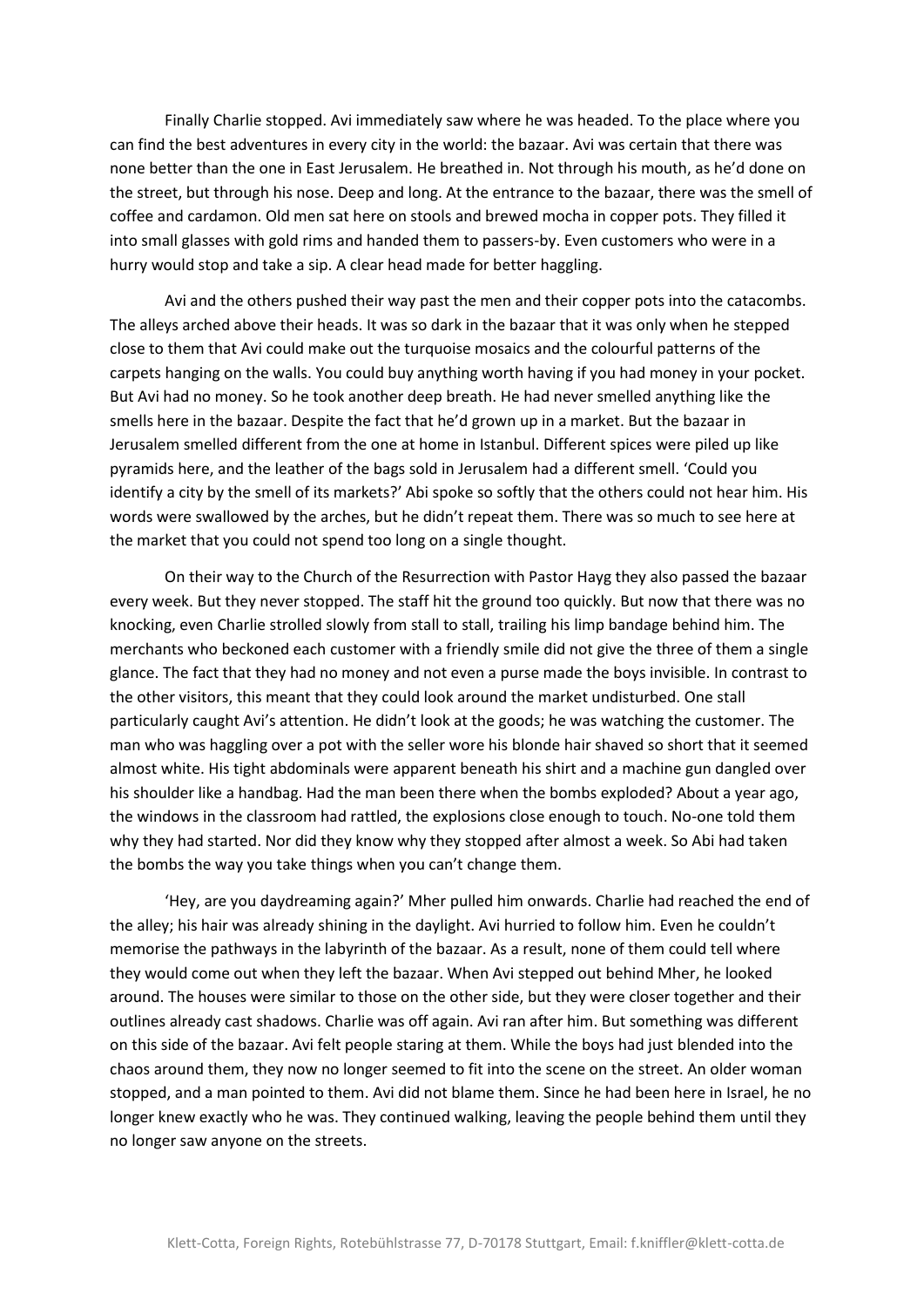Suddenly Avi heard a bang. A red pebble landed a few metres away from him. The stone was not big, but it was thrown so hard that it dug a small hole in the ground. There was another bang; sand splattered against Avi's leg. He looked around but could see no one. Suddenly stones, big and small, flew from all directions. 'Yahudi, yahudi.' Avi looked around but couldn't see where the voices were coming from. He was sure they belonged to children. He did not understand their language. Only this one word, 'Alyahudi' – 'Jew' - which confused him even more, for the shouts seemed to be aimed at him and Charlie and Mher. The next load of stones. Avi ducked under a window ledge. Charlie cried out. Blood was dripping from his forehead. 'Run, hurry,' Avi shouted in Turkish. He grabbed Charlie by the arm and shouted once more in Mher's direction. Then they ran back where they had come from, on and on until they met people again. To the bazaar and further, until they could finally see the outline of the monastery. For the first time, the walls did not seem to Avi like the walls of a prison. The monastery was suddenly a bulwark, a safe place for those who had overdone their adventure. But above all for those who were being pursued.

He stopped and gasped for breath. The others also slowed down. Charlie bent down and touched his head. The blood had dried; a small gash gaped on his forehead. The stone had only grazed him. Charlie would have to scrub the stains from his trousers later. Fortunately, the blood was barely visible against the dark fabric. It would be easy to remove, unlike the wax that regularly dripped from their candles onto the robes. They had to lay toilet paper over those stains and iron over it until all the wax was absorbed.

'You again!' The scream made Avi wince. He was about to start running again, when he realised that the voice was not coming from behind him, but from in front. A man rushed towards them from the shadows of the monastery. Avi recognised him by his silhouette: small and bulging in all the places where a gym teacher shouldn't be bulging. It was only at that moment that Avi realised that they had not run to one of the side entrances. They were standing directly outside the main entrance. 'Run off, but too stupid to sneak back in, right?' Avi could already smell his breath. The peppermints that the gym teacher sucked couldn't mask the smell. 'Well, I'll show you what a stupid idea that was!' With one hand, the gym teacher grabbed Avi's ear, with the other, Charlie's. Ignoring the wound on his forehead, he pulled them both along with him. Mher trotted after them. In the courtyard, right next to the fence round the lemon tree, the gym teacher finally stopped. Without removing his fingers from their ears. 'Avedis and Charlie, of course,' he shouted. 'And Mher, you are stupid enough to join in?' Avi said nothing. He knew that his hands would hurt again later. They would probably have to stand in front of the wall again and stare at the stones. Like that time just before Christmas, when he had had the idea of taking a slingshot and shooting marbles at the school windows. One marble struck. It punched a hole in the glass, but it didn't shatter it. So he and the others had taken another shot. They had had to stare at the wall for three days. Luckily, they still had the marbles in their pockets. When the gardener disappeared to his lemon tree, they threw the little glass balls, which already had a few cracks, across the sand. One after the other. The one who got the farthest won.

'Squat down!' Avi and the others squatted down. They knew this from class - bending their knees and then standing to attention, that was the only thing the teacher did with them during the lesson. Standing to attention, at ease, to attention, at ease and the right leg to the side. And squat. Until Mher fell over. The gym teacher went over to him and pulled him up by his ears. 'I said squat,' he barked, 'have you no respect?' Mher went back down, his legs staggering. But now Avi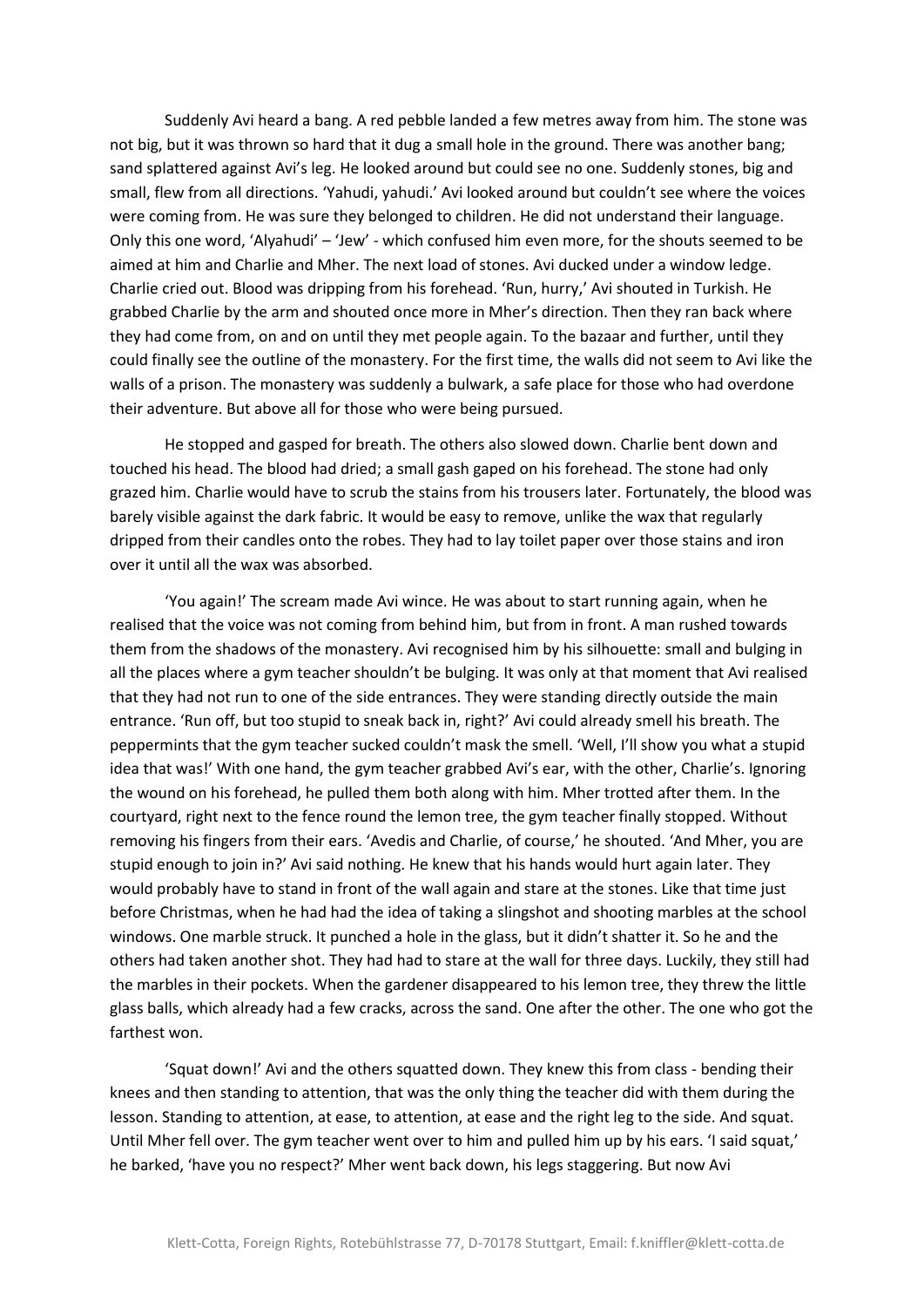straightened up. The gym teacher took a step towards him, but he remained where he was without moving. Anger rose up in him, black and hot.

'So you don't want to obey?' The gym teacher was shouting now; Avi put his hands on his hips. 'Oh, so you think you're brave, huh?' The teacher snorted. 'Do you think you're stronger than me?' Avi shook his head. 'But I will be when I grow up.'

For a moment, Avi thought his ears would be ripped from his head. Fingers dug into the flesh, a dull pain reaching all the way to the corners of his mouth. The gym teacher left the others standing. He dragged Avi with him, into the building, up the stairs. Step by step, up to the headmaster's office. While the heat had built up in the courtyard, the building was pleasantly cool. The heat in Avi's stomach was also decreasing. The thick walls, which absorbed the heat of the day on the outside, preserved the cold of the night inside. Avi studied the back of the man standing by the window of the large room. He looked as if he would rather be outside in the evening sun than in here among the old books. 'A beautiful day, don't you think?' the headmaster asked without turning around. Avi nodded. 'I can understand that you find the world out there interesting.' The headmaster turned around. Avi tried to interpret his expression. Unlike the gym teacher, he didn't raise his eyebrows, didn't even frown. 'But you are not a little boy any more, Avedis,' the headmaster said seriously. 'And life isn't all fun and games; you have to learn that if you want to become a priest.' 'But I don't want that.' Abi bit his lip. He was one of the best in his class. Although he never studied, he knew most of the names of countries and cities. He could show on a map where Turkey was, where Israel, where Armenia. He knew why Armenia was a country that they all called home here, even those who had never been there. 'If you want, you could make it to patriarch,' his old teacher had said to him. The headmaster tilted his head. 'But surely you know how lucky you are?'

'No-one asked me if I wanted to come here.' Avi ducked but nothing happened. Slowly he straightened up. The ruler was still on the desk. Calmly the headmaster continued to speak. 'Good, then I'll ask you now: what do you want?' Avi's eyes widened. He wanted to say something, but no words came out of his mouth. Instead, images appeared; the gym teacher, the walls, a wooden house, Anush, his father, even his grandmother. The headmaster repeated his question. Then it burst out of him. 'I want to go home.' This time Avi pulled his head right down. He waited a moment, then two. When he looked up again, the headmaster said: 'If that's the case, call your father, he should buy you a ticket for the flight home.' Avi snorted. 'My father doesn't even have a telephone. If you want to get rid of me, you'll have to arrange the flight yourself.' The headmaster gestured silently to the door.

A few days later, Avi was eating breakfast in the dining hall. He was chewing listlessly on a piece of bread with hummus and discussing with Mher why everyone in Israel was so crazy about this chickpea paste when it tasted like gruel made of sandstone. Then Pastor Hayg approached their table. 'Hurry up, Avi,' he said. 'Pack your bags.'

His plane left that same afternoon.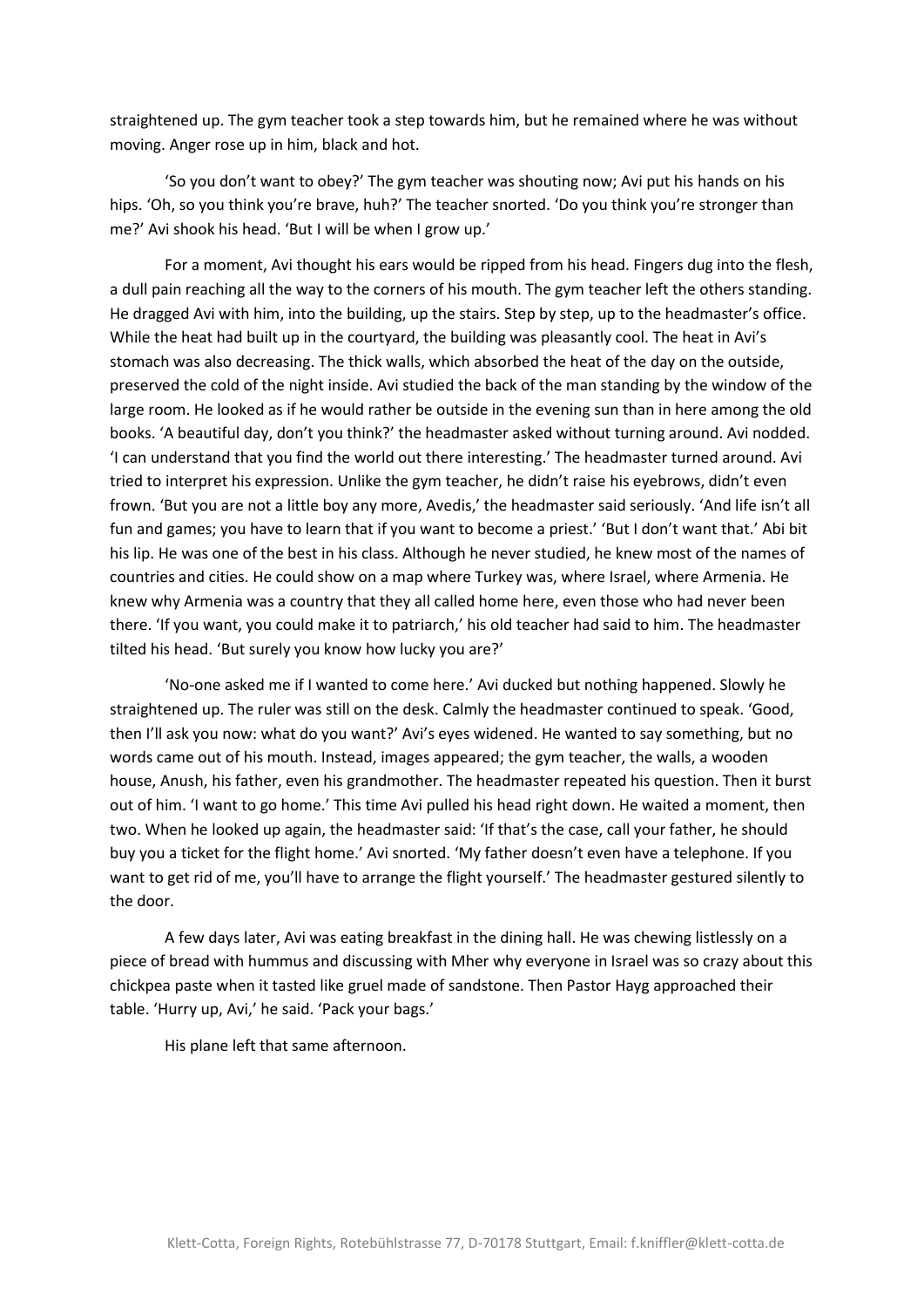P. 201-212

## **MARYAM**

Back then, shortly before her wedding to Hagop, her mother had taken her to the town centre. She had given her the green dress that made her look so grown up and had walked with her to an office building. Inside, her mother had knocked on a door and said: 'It's me, Armine Kuyumcuoglu.' The man had looked up briefly as they crossed the threshold. Her mother had pressed banknotes into his hand. And he had handed her a document. Maryam could read numbers. Her mother had taught her to count so that the traders in the market would not cheat her. In this document that her mother was holding in her hand, she was given something for free, for once: four years of her life. On paper, she was eighteen, not fourteen. 'You want to marry, don't you?' her mother asked on the way home. Maryam nodded. 'Then be happy, because now you are old enough.' In fact, Maryam had already laid out her clothes weeks before the wedding. She wanted to stuff them in the bag as soon as the donkey cart stopped in front of her door. But when she went to Hagop's small flat after the wedding, she sensed that her new life was going to be different from her mother's, but not easier. Hagop got up every morning, sat at the table and ate whatever she put out for him before he set off to the cobbler's shop. At noon, she filled two metal boxes. One contained rice or potatoes, and the other aubergines or courgettes in tomato sauce, some days minced meat too. Maryam clamped the boxes together with a band and took them to her husband in the shop. Then she returned home so that the next meal would be ready on time when Hagop came back from work.

While he ate, her husband barely spoke to her. 'What should a man have to say to a woman?' he replied the one time she had asked him. Only when she got pregnant with Avi did he suddenly have more words for her. He told her about the customers in the cobbler's shop; sometimes he even laughed. But most of the time he talked about the military, about the great war they had prepared for, although he and the other soldiers were never called up. His eyes darkened so much that Maryam quickly put another piece of baklava on his plate. But since Avi had been born, silence had returned to the flat. For several months, Hagop had hardly spoken to her at all. He just asked: 'You haven't been talking outside, have you? You'll end up telling a stranger your real name.'

Maryam hastily shook her head. Ever since she was a child, she had removed her first name on the doorstep like a coat. At home she was Maryam, outside she was Meryem. Hagop's name was Hussein. Only the H was above the door of the cobbler's shop in front of Kunduracı; his surname, which didn't need to be hidden because it was already Turkish. As soon as her son could walk, Maryam would call him Ali outside in front of the neighbours. That is why she had christened him Avedis and given him the nickname Avi. The priest raised his eyebrows when he heard it and even she herself had never met an Avedis shortened in this way. But her son would only have a single letter to switch around when he left the house, so that he would not make a mistake.

[…]